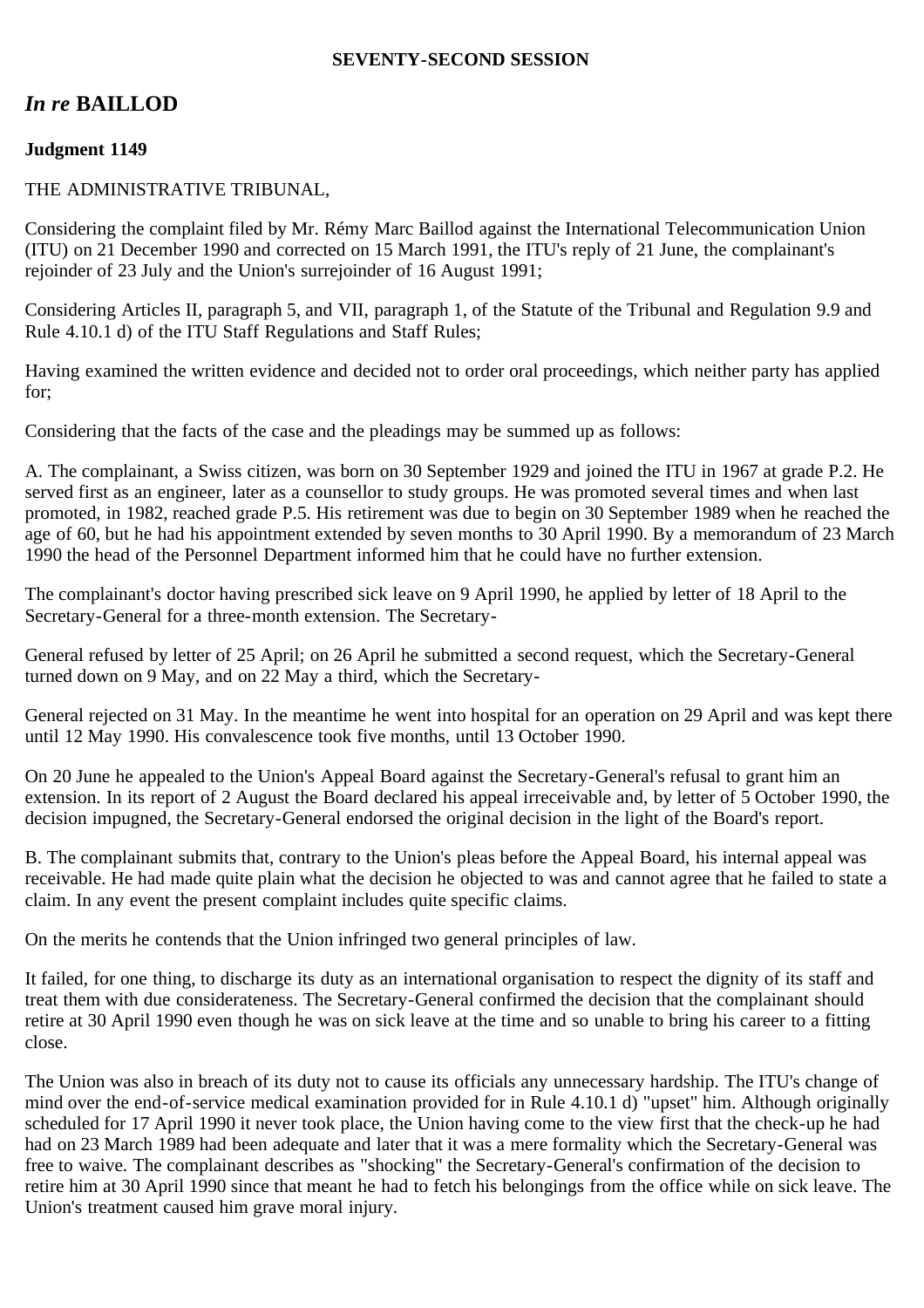He invites the Tribunal to quash the decision of 5 October 1990 and to order the Union to pay him "compensation for the decision not to extend his appointment to 31 October 1990" as well as moral damages in an amount to be set by the Tribunal. He also claims an award of costs.

C. In its reply the ITU contends that the complaint is irreceivable. In his submissions to the Appeal Board the complainant failed, first of all, to comply with the basic rule that he identify clearly and unambiguously the decision adversely affecting him which he impugns. Nor did he discharge his duty under the case law, which applies by analogy to internal appeals, to state a claim. Even supposing he did make one in his original appeal he has greatly inflated it since then.

The Union's pleas on the merits are subsidiary. It submits that, as the date at which the complainant retired had been set well in advance and only after a seven-month extension, there was nothing undignified about the end of his career. Under Regulation 9.9 the Secretary-General may keep someone beyond the usual retirement age in the Union's interest, but has no duty to do so. The extension the complainant did get past retirement age was fair recognition of a "fine" career.

In answer to his second plea the Union submits that neither his release from the obligation to undergo the end-ofservice medical examination - to which the Secretary-General could have held him - nor his having to remove his belongings during sick leave - however inconvenient that may have been - caused him undue or unnecessary hardship. He suffered no moral injury.

D. In his rejoinder the complainant enlarges on his pleas on receivability. He dismisses the Union's contention that the procedural rules applicable in international courts also apply to internal appeal bodies, relying on essential differences between the two jurisdictions. He gives his reasons for broadening his claims before the Tribunal and denies that in doing so he has suddenly changed tack.

On the merits he submits that there was nothing unusual about the extension the Union granted him since most staff members who, like him, were in the senior counsellor or Professional categories also got extensions. Besides, a further extension would have been in the Union's interest. He develops the other pleas in his complaint.

E. In its surrejoinder the Union says that the complainant is mistaken in arguing that certain rules need not be applied as stringently by appeal boards as by international tribunals. It sees no relevance in the reasons he gives for broadening his claims. It contests his allegations about the number of officials who did get their appointments extended beyond retirement age and submits that a further extension of his contract would not have been in its interest.

#### CONSIDERATIONS:

#### Receivability

1. The ITU has three objections to the receivability of the complaint. It put two of them to the Appeal Board of the Union, and it raises a third objection to the claims the complainant addresses to the Tribunal. The first two are that he fails to identify the decisions he is impugning, and that he put no claims in his internal appeal to the Board. The third is alternative to the second: that there is inconsistency between the claims in his internal appeal and the claims in this complaint.

2. In its first plea the Union maintains that in his internal appeal the complainant cited three letters of the Secretary-General's without saying which of them he wished to challenge and that the Board should therefore have declared his appeal irreceivable.

It appears from the three letters that the complainant was challenging the refusal of his request for extension of appointment and that in the letter of 9 May 1990 the Secretary-General rejected his case. All that was required was that the Board should be able to identify the substance of his appeal from the relevant correspondence. Being satisfied that the Board was able to do so, the Tribunal rejects the plea.

3. The Union's second plea fails for the same reason. What the complainant was asking for was the extension of his appointment by three months, and indeed the Board understood that quite well. The substance of the claims in his complaint is also clear enough to enable the Tribunal to make a ruling.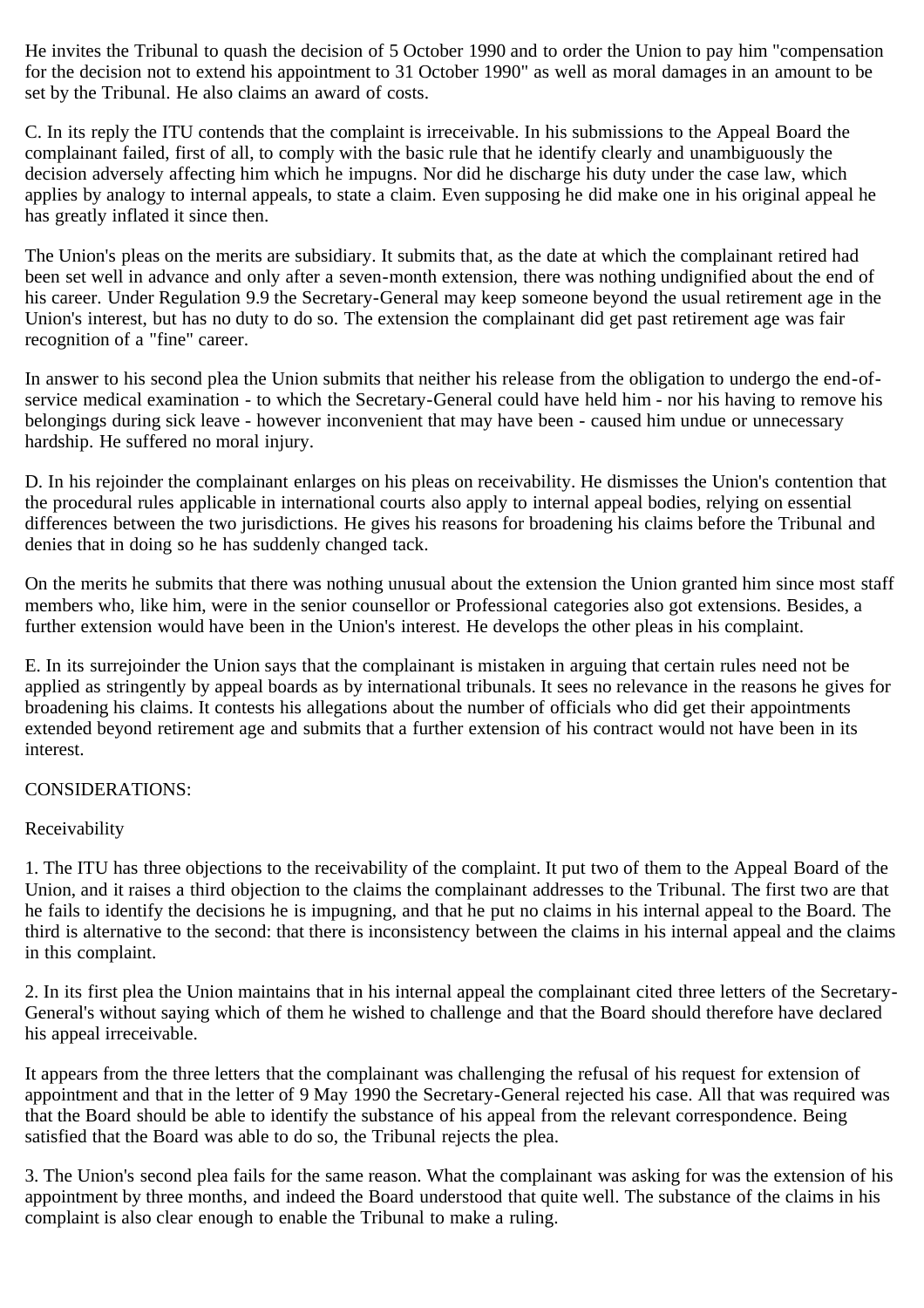4. The Union's third plea succeeds in part, however.

Whereas in his internal appeal the complainant sought three months' extension, in his complaint he is claiming six. According to the case law the scope of claims to the Tribunal may not go beyond that of the claims that formed part of the internal appeal, since any claim that goes further is barred under the rule in Article VII(1) of the Tribunal's Statute that the complainant must have exhausted the internal means of redress. The complainant's claim is therefore receivable only insofar as he is asking for the three months' extension.

The merits

5. The success of that claim turns on the issue of the lawfulness of the decision, notified to the complainant in the memorandum of 23 March 1990 from the head of the Personnel Department not to extend his appointment by three months, over and above the seven months' extension he had already been granted beyond the month in which he had reached the age of 60.

It is not in dispute that the Staff Regulations and Staff Rules of the Union vest in the Secretary-General discretion to extend a staff appointment after that age. But the complainant submits that such authority must not be exercised in an arbitrary fashion and that in the circumstances the Secretary-

General's refusal to extend his appointment was in breach of two general principles: that an international organisation must in its dealings with its staff show proper respect for their dignity, and that it has the further duty to take care not to cause them undue injury. Since the decision not to renew his appointment was taken while he was on sick leave it prevented him from ending in dignity his career as an international civil servant. It also caused him undue injury.

6. The Tribunal has held that every contract of service implies not only that the staff member shall be loyal, treat his superiors with due respect and safeguard the reputation of the organisation but that the administration in its treatment of staff members shall care for their dignity and reputation and shall not unnecessarily cause them personal distress.

7. Applying those precepts to the circumstances of this case, the Tribunal is not satisfied that the complainant's dignity was in any way impaired by his being on sick leave when his appointment expired. That an official is in hospital rather than at work at the office at the previously appointed date of termination is a mere accident of life. It cannot be seen by any reasonable person as detracting from the respect due to someone whose career the Union has described in the course of these proceedings as "fine".

8. In support of his contention that the Union caused him undue injury he cites two facts.

The first is that a medical check-up he was supposed to undergo on 17 April 1990 was cancelled because he was ill. This prompts the complainant to charge the Secretary-General with going back on his decision to require the examination in pursuance of Rule 4.10.1 d).

The parties agree that 4.10.1 d) lays no duty on the Secretary-General to require officials to undergo an end-ofservice medical check-up. The Tribunal is satisfied that in the circumstances of the case the fact that the complainant did not undergo the check-up caused him no undue injury.

The second fact the complainant cites is that he had been obliged to remove his belongings from the office while he was still on sick leave.

That was no more than a minor inconvenience of everyday life of a kind that cannot constitute a flaw in the impugned decision.

DECISION:

For the above reasons,

The complaint is dismissed.

In witness of this judgment Tun Mohamed Suffian, Vice-President of the Tribunal, Miss Mella Carroll, Judge, and